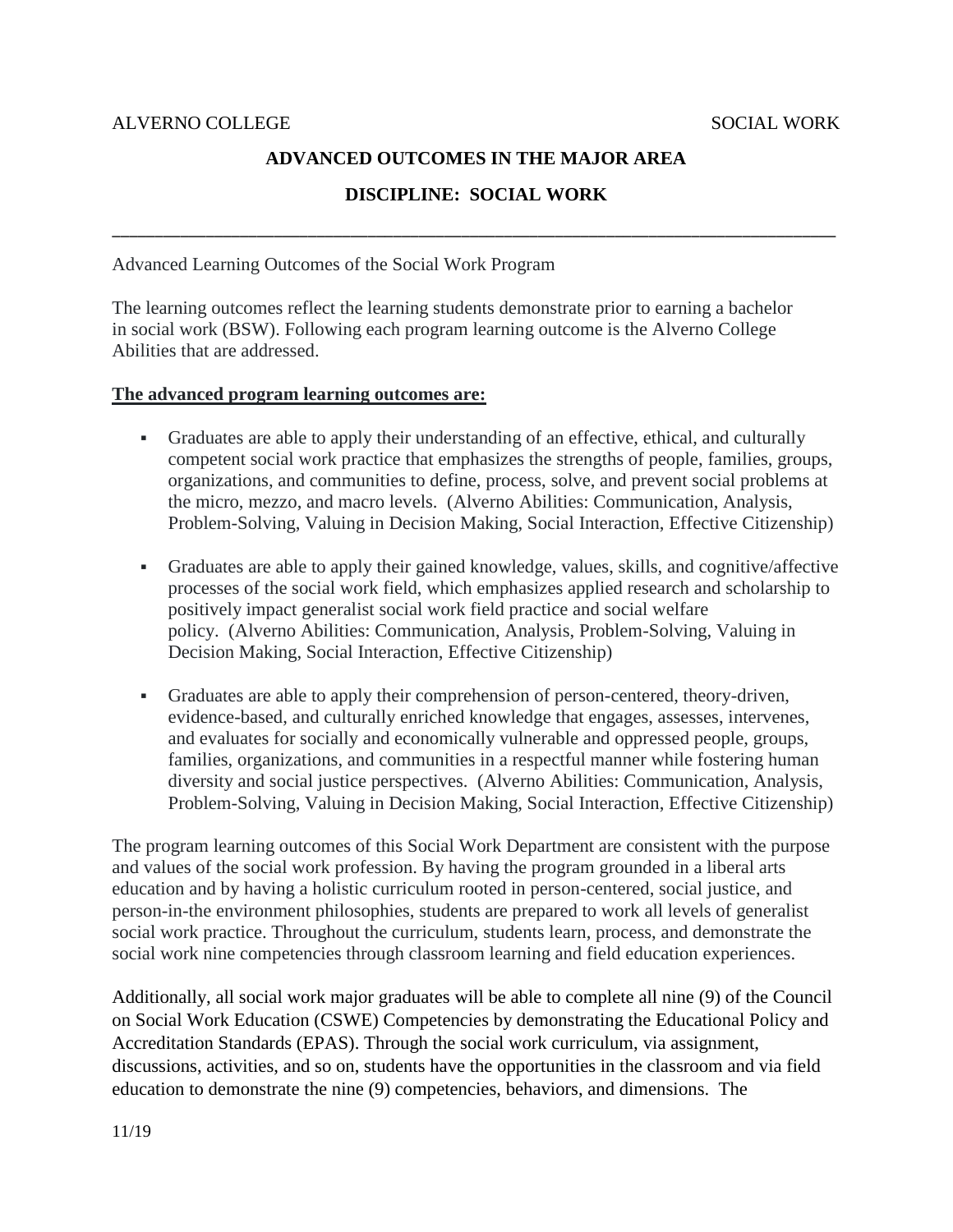competencies are repeatedly integrated throughout the curriculum and thus, students have many opportunities to learn, experience, and demonstrate success with the social work competencies.

# **CSWE 2015 Educational Policy and Accreditation Standards (EPAS)**

Competency 1: Demonstrate Ethical and Professional Behavior

Competency 2: Engage Diversity and Difference in Practice

Competency 3: Advance Human Rights and Social, Economic, and Environmental Justice

Competency 4: Engage In Practice-informed Research and Research-informed Practice

Competency 5: Engage in Policy Practice

Competency 6: Engage with Individuals, Families, Groups, Organizations, and Communities.

Competency 7: Assess Individuals, Families, Groups, Organizations, and Communities

Competency 8: Intervene with Individuals, Families, Groups, Organizations, and Communities

Competency 9: Evaluate Practice with Individuals, Families, Groups, Organizations, and **Communities** 

### **Linkages between CSWE's Competencies and Alverno College's Abilities**

There are similarities between CSWE's nine competencies and Alverno College's eight abilities. Here are the nine competencies and the related eight Alverno abilities:

- CSWE Competency #1: Demonstrate ethical and professional behavior
	- Alverno Abilities Addressed: Valuing in Decision Making; Communication
- CSWE Competency #2: Engage diversity and difference in practice.
	- Alverno Abilities Addressed: Valuing in Decision Making; Developing a Global Perspective
- CSWE Competency #3: Advance human rights and social, economic and environmental justice.
	- Alverno Abilities Addressed: Developing a Global Perspective; Effective Citizenship
- CSWE Competency #4: Engage in practice-informed research and research-informed practice.
	- Alverno Abilities Addressed: Analysis; Problem Solving
- CSWE Competency #5: Engage in policy practice.
	- Alverno Abilities Addressed: Communication; Effective Citizenship